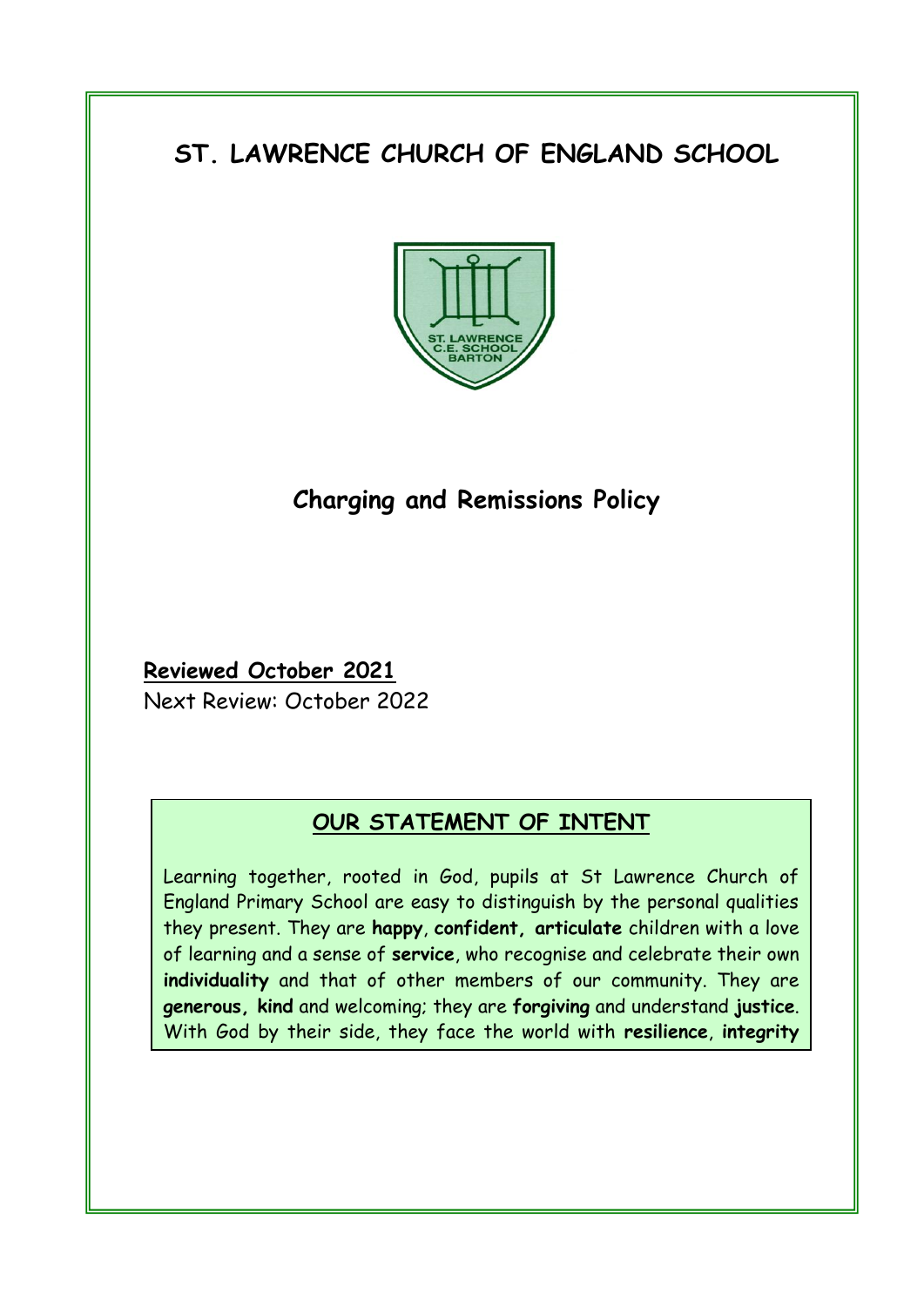## **INTRODUCTION**

The charging and remissions policy is subject to annual review to ensure compliance with statutory requirements.

#### **CHARGING POLICY**

#### **Activities without charge**

There will be no charge for the following activities:

- Education provided wholly or mostly during school hours. This includes the supply of any materials, books, instruments, other equipment and also transport provided in school hours to carry pupils between the school and an activity;
- Education provided outside school hours if it is part of the national curriculum, or part of a syllabus for a prescribed public examination which the pupil is being prepared for at the school, or part of religious education;
- Instrumental and vocal music tuition for pupils learning individually or in groups, unless the tuition is provided at the request of the pupil's parent / carer.
- Entry for a prescribed public examination including re-sits if the pupil has been prepared for it at the school;
- Examination re-sit(s) if the pupil is being prepared for the re-sit at the school.

#### **Voluntary Contributions**

The school may ask for voluntary contributions towards the cost of school-time activities to assist with funding, subject to the following conditions:

- Any children of parents who do not wish to contribute will not be treated any differently;
- Where there are insufficient contributions to make the activity viable, or the school cannot fund it from some other source, then the activity will be cancelled.

All requests to parents for voluntary contributions will make it clear that the contributions are voluntary and that there is no obligation to contribute.

#### **Chargeable Activities**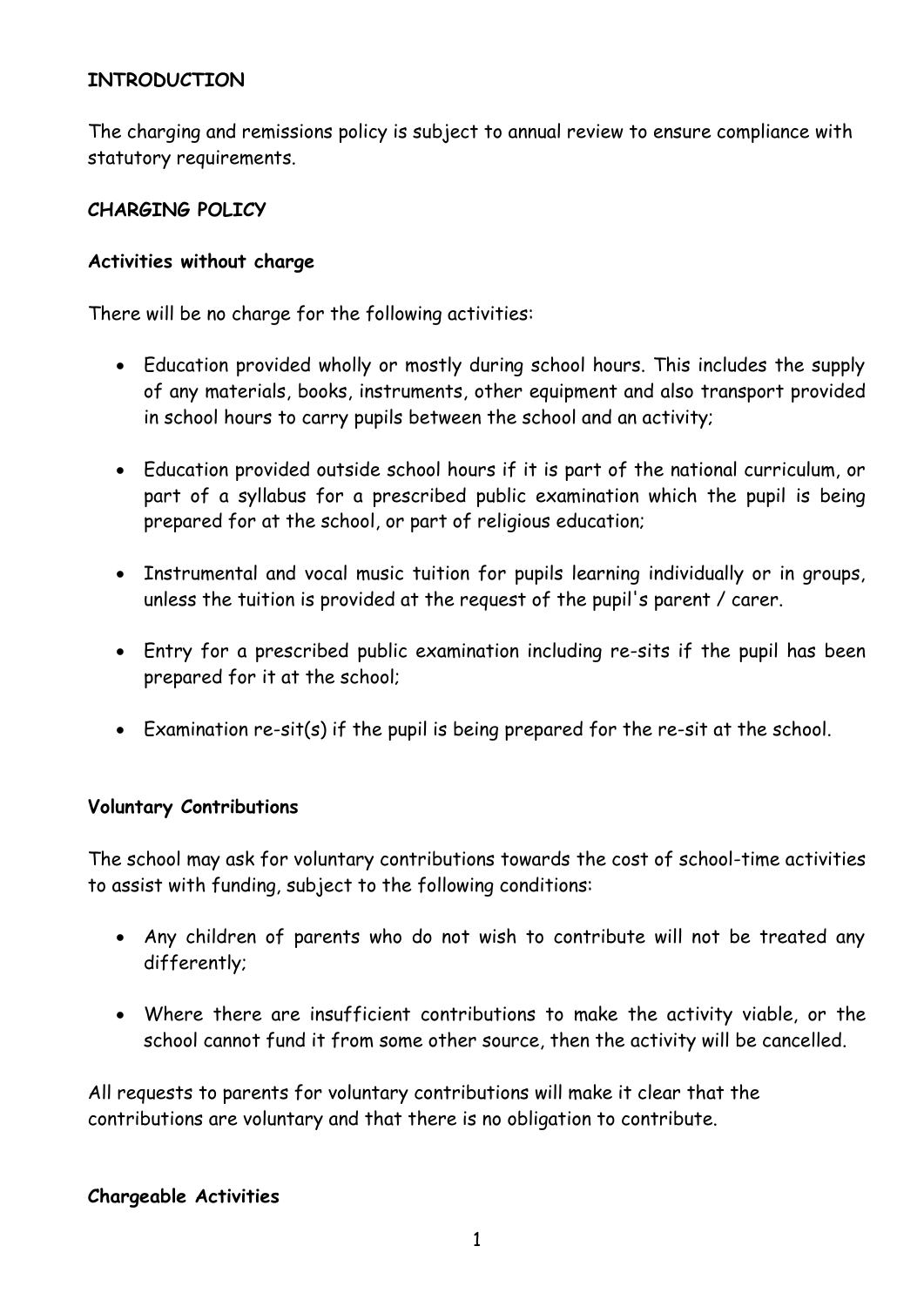The school may recover the full costs of the following activities but charges will not exceed actual cost:

- Any materials, books, instruments, or equipment, where the child's parent wishes him/her to own them;
- Optional extras (see below);
- Music and vocal tuition, in limited circumstances. (See Appendix B);
- Certain early years provision (see the education (charges for early years provision) regulations 2012);
- Community facilities. (See s27 education act 2002).

## **Optional Extras**

Charges may be made for some activities which are detailed below:

- Education provided outside of school time that is not:
	- part of the national curriculum;
	- part of a syllabus for a prescribed public examination that the pupil is being prepared for at the school;
	- part of religious education.
- Examination entry fee(s) if the registered pupil has not been prepared for the examination(s) at the school;
- Transport (other than transport that is required to take the pupil to school or to other premises where the local authority/governing body have arranged for the pupil to be provided with education);
- Board and lodging for a pupil on a residential visit (subject to remission arrangements)
- Extended day services offered to pupils (for example breakfast club, after-school clubs, tea and supervised homework sessions where this is run under the responsibility of the governing body).

In calculating the cost of optional extras an amount may be included in relation to: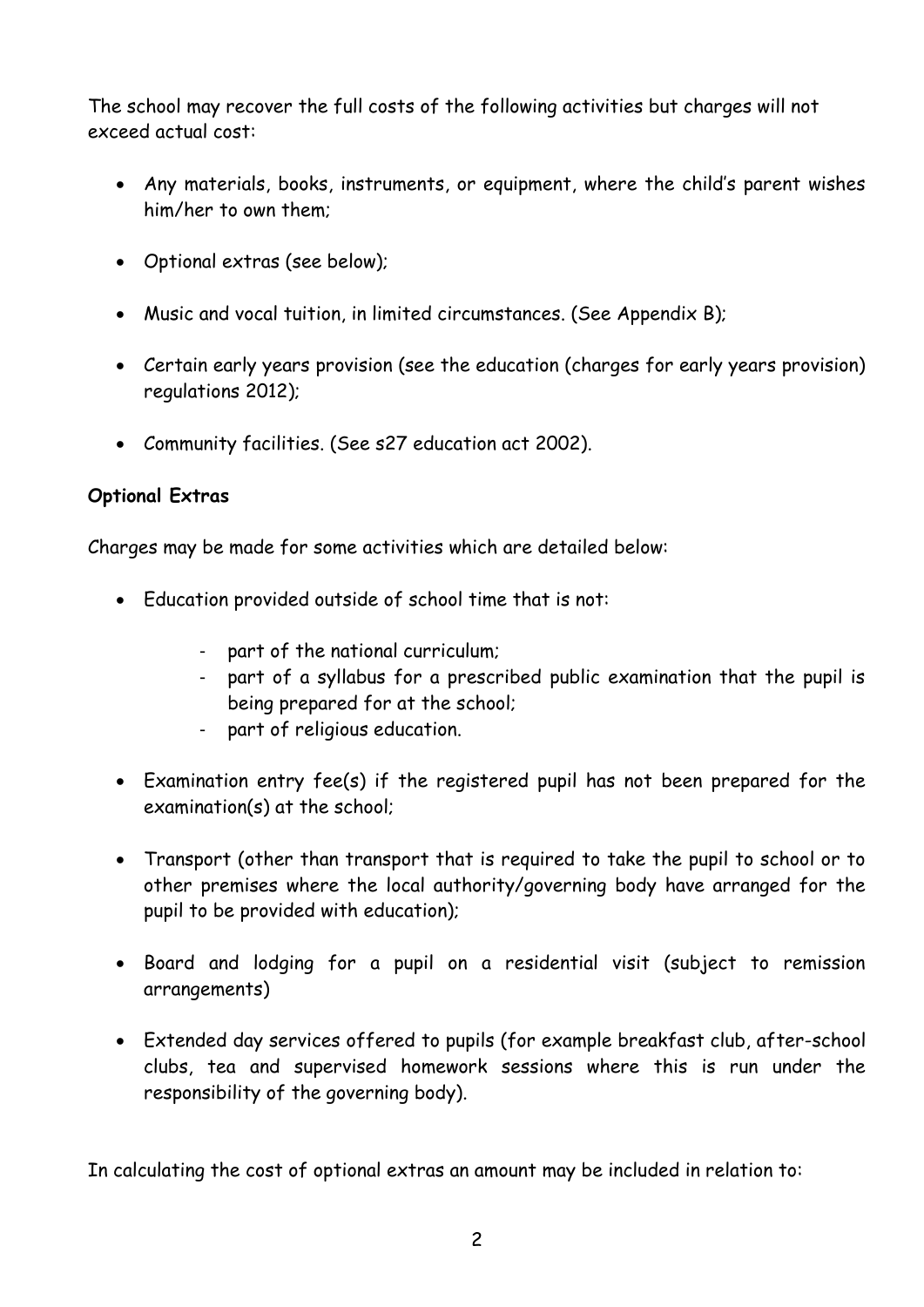- Any materials, books, instruments, or equipment provided in connection with the optional extra;
- The cost of buildings and accommodation;
- Non-teaching staff;
- Teaching staff engaged under contracts for services purely to provide an optional extra, this includes supply teachers engaged specifically to provide the optional extra; and
- The cost, or an appropriate proportion of the costs, for teaching staff employed to provide tuition in playing a musical instrument, or vocal tuition, where the tuition is an optional extra.

Any charge made in respect of individual pupils will not exceed the actual cost of providing the optional extra activity, divided equally by the number of pupils participating.

## **REMISSIONS POLICY**

There will be no board and lodgings charges for pupils whose parents/carers are receiving specified benefits. This is subject to change but usually equates to pupils being eligible for free school meals.

Charges for other 'chargeable activities' may be fully or partially remitted. Where appropriate Governors approve the use of the delegated budget and other funding streams such as Pupil Premium to allow 'chargeable activities' to be fully or partly remitted.

Details of remission arrangements will be stipulated when parents are advised of charges for individual activities.